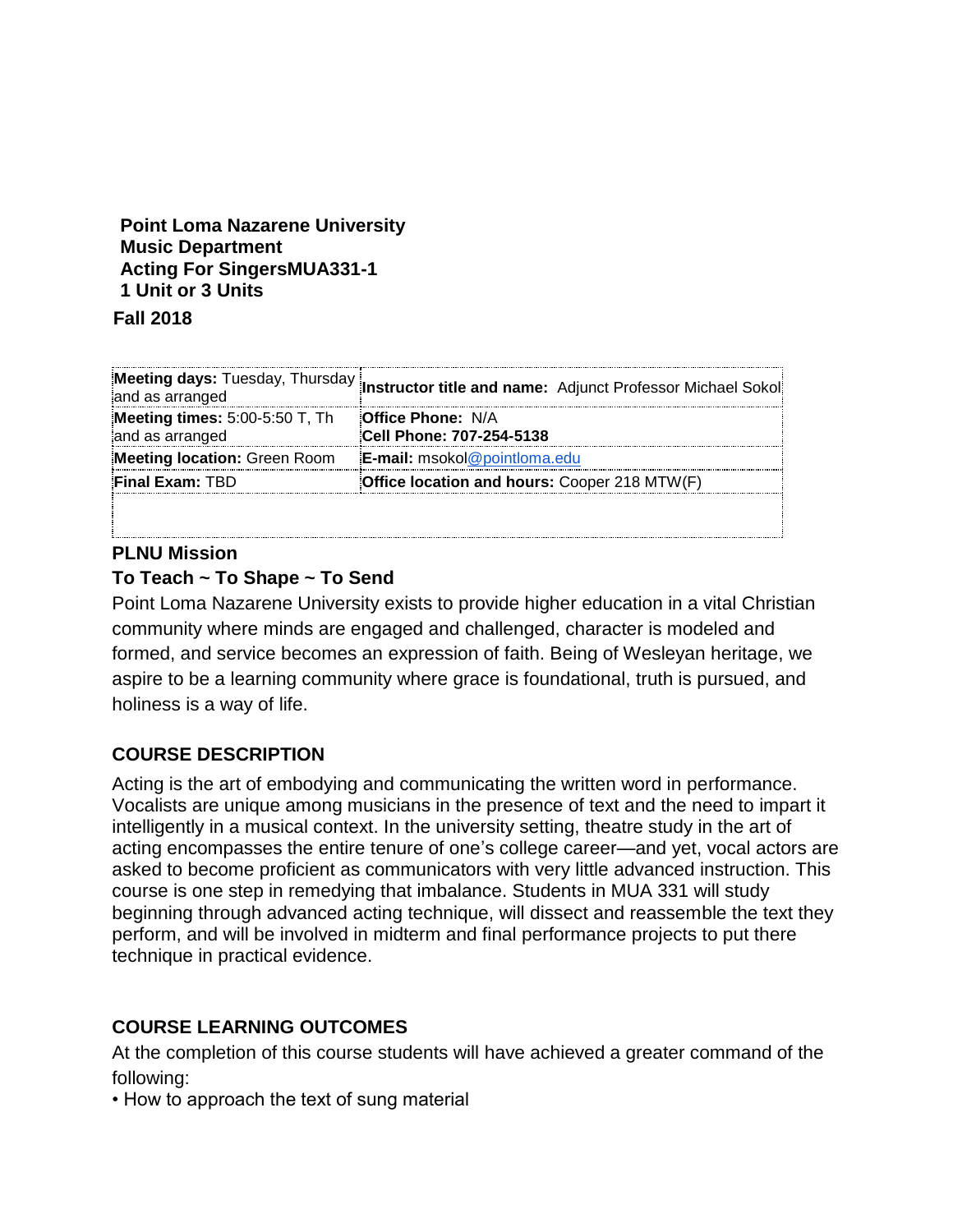- How to listen onstage as the active participant in a scene from the lyric (singing) stage
- Singing in multiple languages and complete comprehension of everything sung by the student in that language
- Preparation and memorization of repertoire for performance

### **REQUIRED TEXTS AND RECOMMENDED STUDY RESOURCES Required:**

• **Sheet Music** – Once assigned, students are required to obtain/print sheet music and bring to the next class meeting. Music can be purchased in the form of books, ordered online [\(Sheetmusicplus.com,](http://sheetmusicplus.com/) [Musicnotes.com,](http://musicnotes.com/) [Schubertline.co.uk,](http://chubertline.co.uk/) [Addall.com,](http://addall.com/) etc.), or borrowed from the library. Additionally, some public domain music is available for free download at [IMSLP.org.](http://imslp.org/) Music should be purchased, although photocopies in a binder are allowed for rehearsal purposes.

• **Two - 3 Ring Binders** – Students will use this to organize double-sided sheet music and to keep other related material. One binder is for your personal use and the other is for the pianist or coach.

### **Recommended**:

• Texts for Acting lessons will be provided by the instructor. However, several books are recommended for further guidance:

TO THE ACTOR, Michael Chekhov, AN ACTOR PREPARES, Constantin Stanislavsky, MEISNER ON ACTING, Sanford Meisner, RESPECT FOR ACTING, Uta Hagen, THE COMPLETE SINGER-ACTOR, Wesley Balk, IMPROVISATION FOR THR THEATER, Viola Spolin, LETTERS TO A YOUNG POET, Rainer Maria Rilke

# **EVALUATION**:

### **Method of Instruction:**

- Guidance and explanation of acting technique for singers
- Assignment of a variety of scenes, songs and arias
- Homework as an aid to ongoing acting as a singer understanding

• Exposure to various levels of student, faculty, and professional performances through live and video exposure

• Follow-up on outside rehearsal methods and time.

# **Grading Procedures:**

| <b>Class Involvement</b> | 40%  |
|--------------------------|------|
| Rehearsal participation  | 20%  |
| Assignments              | 10%  |
| <b>Final Performance</b> | 30%  |
|                          | 100% |

**1. Lesson Involvement:** 40%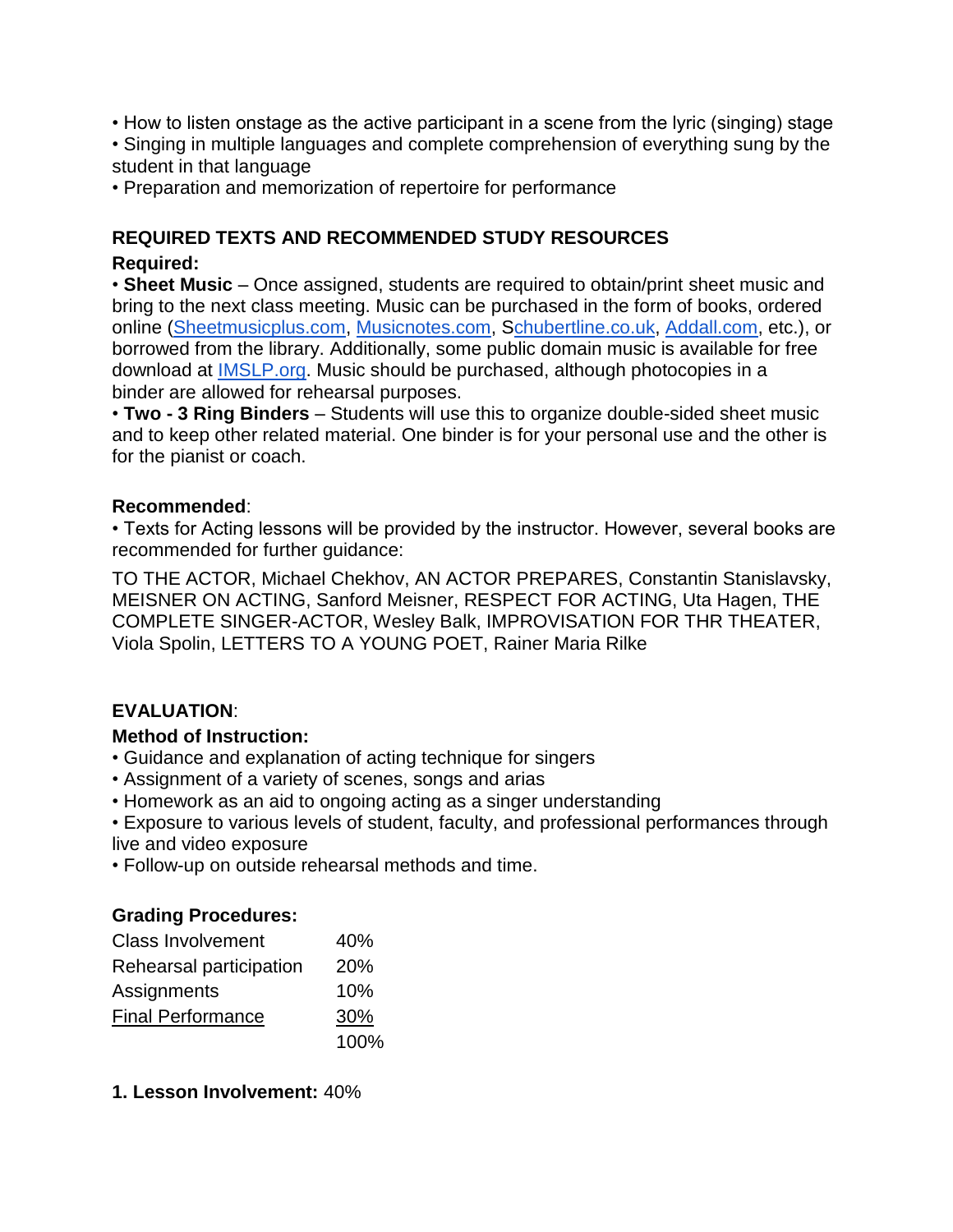Evaluation based prompt and regular attendance, preparedness, and progress.

### **2. Scene/Rehearsal Participation:** 20%

Students will be involved in performing at least one scene from the lyric theatre. Students are expected to be prompt, participate in classroom discussions, and be attentive, respectful audience members. Lack of participation will result in a 20% reduction in the final grade.

# **3. Assignments:** 10%

Assignments are completed as specified by instructor and submitted in a timely fashion on Canvas. Assignments will include, but are not limited to a study for each scene assigned and IPA transcriptions of foreign language texts and word for word translations for all text in the scene.

# **4. Final Performance/Jury:** 30%

See final exam policy below regarding requirements for majors and non-majors.

|    | 93%-100% |
|----|----------|
|    | 90%-92%  |
| B+ | 87%-89%  |
| B  | 83%-86%  |
| в- | 80%-82%  |
| C+ | 77%-79%  |
| С  | 73%-76%  |
| С- | 70%-72%  |
| D+ | 67%-69%  |
| D  | 63%-66%  |
| D  | 60%-62%  |
| F  | 0%-59%   |

# **Grading scale:**

# **ATTENDANCE POLICY**:

Students are expected to attend all scheduled classes and rehearsals. Students are granted one unexcused absence (to be used for illness, emergencies, etc.) Further absences will only be excused only at the instructor's discretion and if notification is given to the instructor 12 hours before the scheduled start time. Absences beyond the allotted amount will negatively affect Class Participation components of the grade and may result in a failing grade. Whether the absence is excused or not, it is expected that students will notify the instructor by text or email.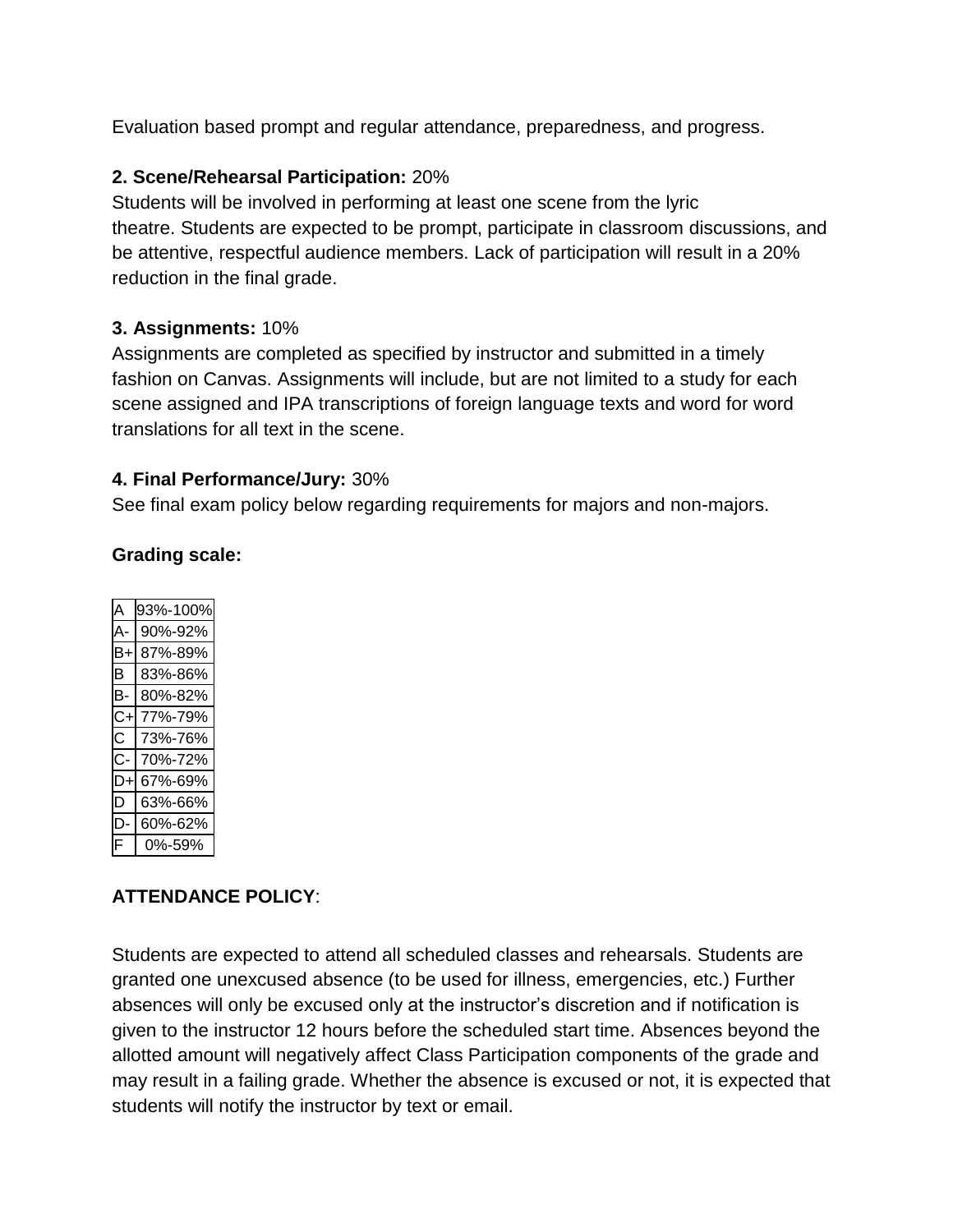**HOMEWORK**: Students are expected to complete translations and IPA transcriptions within a week of their assignment. Further assignments may be given at Professor Sokol's discretion.

# **TESTS**:

Students will be tested on technical and practical information at midterm

**FINAL EXAMINATION POLICY**: Performance of the assigned scenes and arias from memory in full staging will serve as the final examination for the course

# **ADVANCED STUDENT PROJECT:**

Students taking MUA 331 for 3 units will be required to create and deliver a document due at the end of term by final class day. The document must include a detailed character analysis for one of the scenes or arias they have performed, a brief historical examination of the same work and a personal accounting of the performance of that scene or aria.

**CELL PHONE USE**: Phones may be used as recording devices in class. Out of respect for the musical rehearsals and performances of students in class, mobile devices are to be silenced and used only for self-recording for personal use.

**INSTRUCTOR AVAILABLITIY**: Office hours will be posted on the studio door (C218) and published electronically once the final schedule has been determined. Students may text, e-mail, or verbally request a private conference with Professor Sokol

**SPIRITUAL GOALS:** PLNU strives to be a place where you grow as whole persons. To this end we provide resources for our graduate students to encounter God and grow in their Christian faith. At the Mission Valley campus, we have an onsite chaplain, Rev. Nancy Pitts who is available during class break times across the week. If students have questions, a desire to meet with Rev Pitts or prayer requests you can contact her directly at [gradchaplainmissionvalley@pointloma.edu.](mailto:gradchaplainmissionvalley@pointloma.edu) In addition there are resources for your Christian faith journey available at <http://www.pointloma.edu/experience/faith/graduate-student-spiritual-life>

# **PLNU COPYRIGHT POLICY**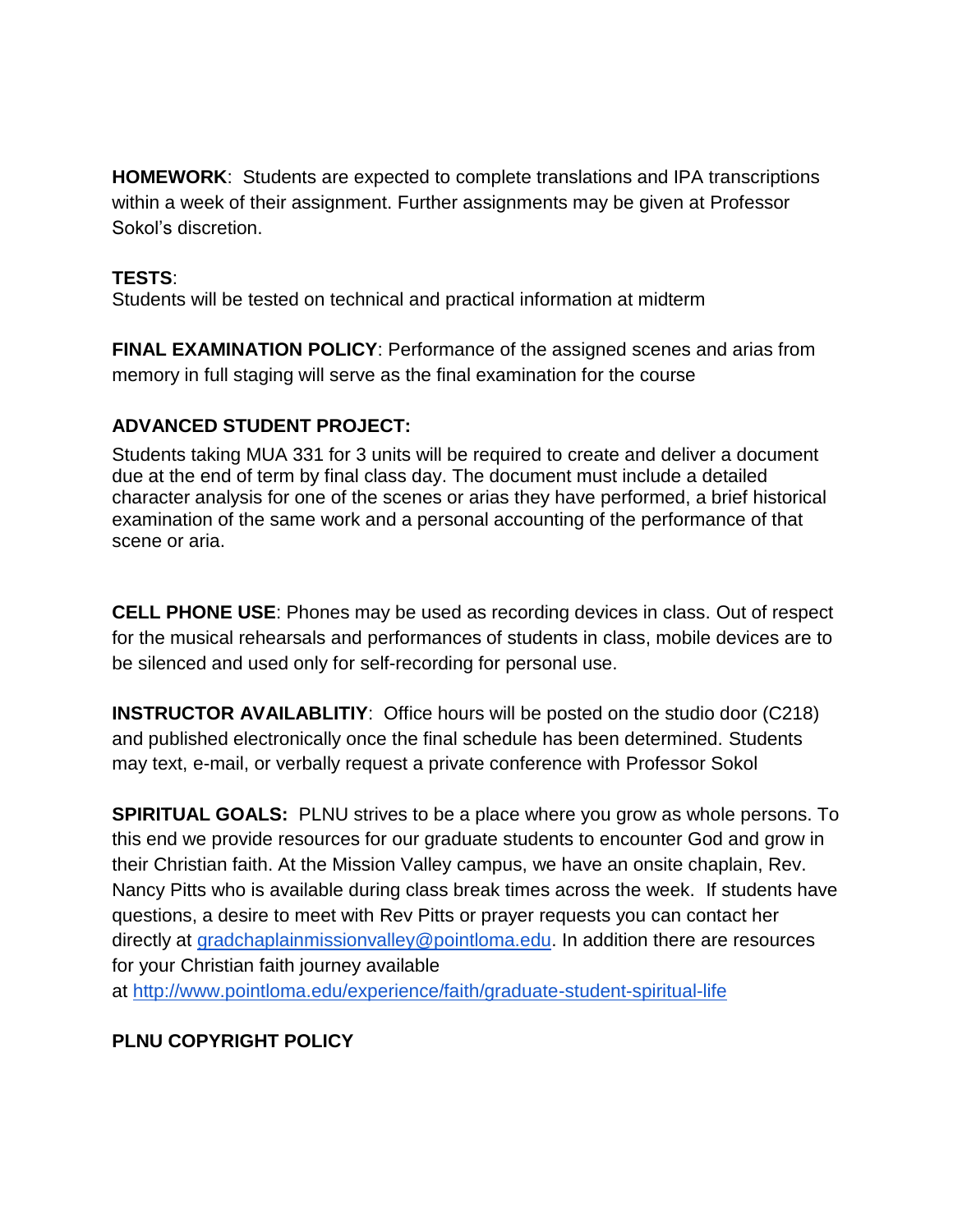Point Loma Nazarene University, as a non-profit educational institution, is entitled by law to use materials protected by the US Copyright Act for classroom education. Any use of those materials outside the class may violate the law.

### **PLNU ACADEMIC HONESTY POLICY**

Students should demonstrate academic honesty by doing original work and by giving appropriate credit to the ideas of others. Academic dishonesty is the act of presenting information, ideas, and/or concepts as one's own when in reality they are the results of another person's creativity and effort. A faculty member who believes a situation involving academic dishonesty has been detected may assign a failing grade for that assignment or examination, or, depending on the seriousness of the offense, for the course. Faculty should follow and students may appeal using the procedure in the university Catalog. See Academic Policies in the Graduate and Professional Studies Catalog for definitions of kinds of academic dishonesty and for further policy information.

# **PLNU ACADEMIC ACCOMMODATIONS POLICY**

If you have a diagnosed disability, please contact Jean Moncada in the Center for Student Success (CSS) within the first two weeks of class to demonstrate need and to register for accommodation by phone at (619) 563-2849 or by e-mail at [jmoncada@pointloma.edu.](mailto:jmoncada@pointloma.edu) Ask your academic advisor or program director for any additional accommodation information.

### **PLNU ATTENDANCE AND PARTICIPATION POLICY**

Regular and punctual attendance at all classes is considered essential to optimum academic achievement. If the student is absent from more than 10 percent of class meetings, the faculty member can file a written report which may result in de-enrollment. If the absences exceed 20 percent, the student may be de-enrolled without notice until the university drop date or, after that date, receive the appropriate grade for their work and participation. See Academic Policies in the Graduate and Professional Studies Catalog for additional detail.

### **ADDITIONAL GUIDELINES:**

#### **REPERTOIRE:**

Determined by the instructor in consultation with the respective studio teacher.

### **PERFORMANCES:**

Performance of scenes and arias and songs will occur in the following forums • PLOT (Point Loma Opera Theatre) performances